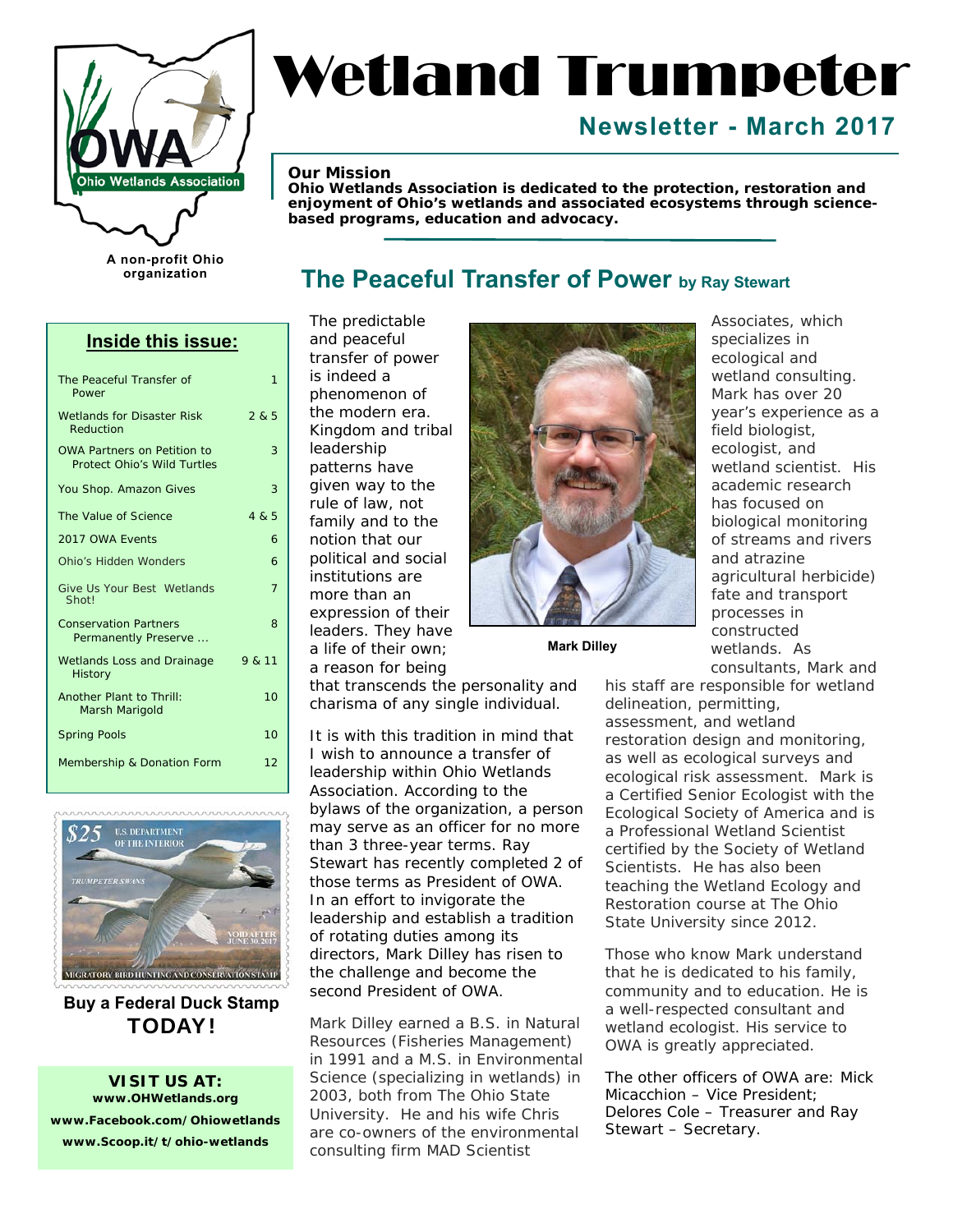## **Wetlands for Disaster Risk Reduction by Ray Stewart**



The theme for World Wetlands Day was "Wetlands for Disaster Risk Reduction. But this sets the tone for the entire year. Consider the variety of benefits we enjoy from wetlands. There may be more to it than you know. Consider the inevitable natural disasters that are likely to occur, sooner or later. Wetlands can actually help us protect life and property.

#### **Wetlands Support Rare Wildlife**

Most of Ohio's wetlands, especially the Lake Erie Marshes, have been protected for wildlife and often by groups that support duck hunting. We thank them for their pioneering conservation work that, in many cases, stretch back into the 19<sup>th</sup> century. The coastal wetlands along the western basin of Lake Erie are home to a wide variety of wildlife, notably the Bald Eagle that was nearly extirpated in the 1960's but retained a viable nesting population there. These wetlands also help protect the coastline by resisting the surge of waves and waters during heavy storms and nor'easters. The value of coastal swamp forests and marshes can have an estimated worth of thousands of dollars per acre each year in property protection.

#### **Wetlands protect our coastlines, bridges, ports and marinas**

Riverine wetlands lie on the floodplains of rivers and streams, becoming a part of the river when precipitation and/or meltwaters swell to overflowing. This temporary accommodation for excess waters relieves the stress downstream. Flood stage heights are reduced, protecting bridges and other infrastructure near river banks. They slow the flow of water, reducing erosion that can steal large swaths of adjacent property. That eroded sediment is mostly deposited in the river mouth as water naturally slows entering a lake or other water body. Millions of dollars a year are spent removing these sediments from ports and marinas in order to maintain shipping channels and recreational boating.

#### **Wetlands cleanse our water**

Many floodplain wetlands include oxbows and vernal pools. These wetlands are normally not connected to the river flow but support the river nonetheless. Birds, mammals and other animals frequently take advantage of both the still and moving waters along a river channel. The excess water that temporarily settled into the floodplain percolates into the soil

and slowly releases, during dryer times, into the river helping to sustain a steady flow and support a sustainable current for a healthy river.

Where water moves through wetlands, it is cleansed. Slow velocities settle out particles that nourish the plants and organisms low on the food chain. Decades of research shows that wetlands remove nutrients like phosphorus and nitrogen that contribute to harmful algal blooms. Wetlands also remove or denature toxics and dangerous bacteria like *E. coli*. If even a modest percentage of the wetlands that once surrounded the western basin of Lake Erie were properly and functionally restored, we would not have beach closures, fish consumption warnings or interrupted drinking water supplies.

#### **Wetlands remove greenhouse gases**

Wetlands are also one of the strongest carbon sinks on the planet. Simply put, they remove the greenhouse gas, carbon dioxide, and keep it tucked away better than any other habitat. Wetland protection and restoration are necessary components of any effort to reduce the growing threat of climate change.

*(Continued on page 5)*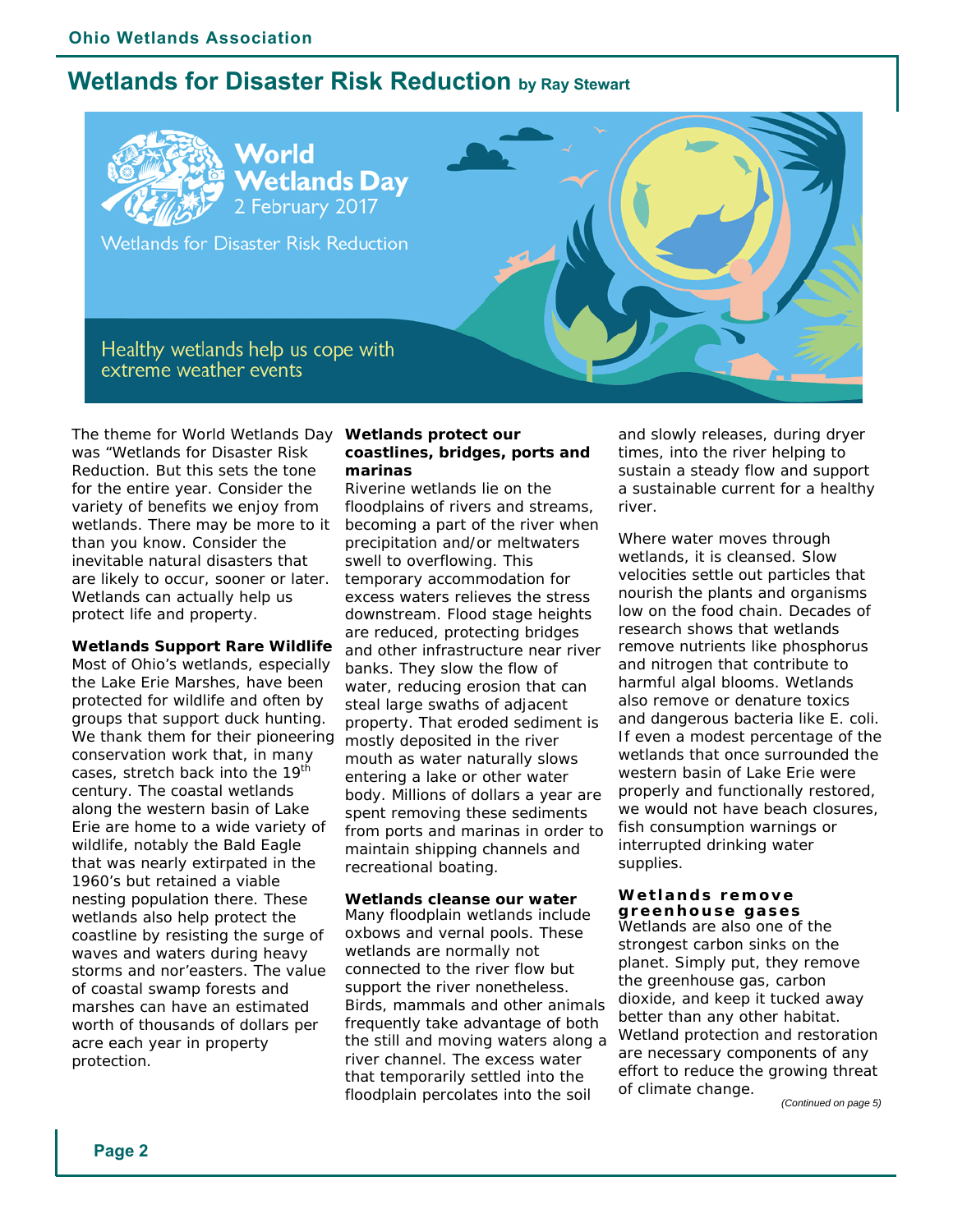## **OWA Partners on Petition to Protect Ohio's Wild Turtles by Ray Stewart**

OWA, the Center for Biological Diversity and others petitioning the Ohio Department of Natural Resources (ODNR) to propose regulations that will end the unlimited wild collection of common snapping and softshell turtles in the Ohio.Turtle populations in the state and across the country are already

experiences declines due to habitat loss and road mortality, and unlimited wild collection of these reptiles exacerbates these unfortunate trends.

The Center for Biological Diversity is a non-profit, public interest environmental organization dedicated to the protection of native species and their habitats through science, policy, and environmental law. The Center is supported by over 1 million members and online activists throughout the United States, including approximately 45,000 members and supporters in Ohio. The Center and its members are concerned with the conservation of rare wildlife, including turtles, and their essential habitats.

Softshell turtles are stream dwellers and are unlikely to be found in wetlands. Snapping turtles, on the other hand, are frequently found in wetlands, and therefore constitute a concern for OWA. While these native species are not the charismatic critters that quickly evoke public sympathy, they are critical components of the

from April to November with up to 83 offspring. Except for softshell turtles, the sex of all species of Ohio turtles depends on the temperature at which the eggs develop. For instance, eggs that develop at 77 degrees F will be male, while eggs that develop at much higher or lower



**Snapping Turtle. Photo by Kent Bekker** 

ecosystem.

The snapping turtle (*Chelydra serpentina*) is Ohio's largest turtle, up to 35 lbs and more than 14 inches long. Their shell has three rows of keels that serrate toward the back; their habitat is fresh water with muddy bottoms and abundant vegetation. Snapping turtles eat invertebrates, carrion, aquatic plants, fish, birds, and small mammals. Peak breeding occurs

temperatures will be female. In the wild, warmer eggs at the top of a nest may all hatch as females, while cooler eggs at the bottom hatch as males.

Ohio does not allow its live, wild caught turtles to be exported. However, export of turtle meat or parts is allowed. While still common in Ohio, the snapping turtle and softshells are at risk in a global

marketplace where demand in other parts of the world is insatiable. Market hunters are turning their gaze to Ohio as sources become depleted elsewhere. It is time to get ahead of the curve and secure protection now.

# **You Shop. Amazon Gives**



AmazonSmile is a website operated by Amazon that lets customers enjoy the same wide selection of products, low prices, and convenient shopping features as on Amazon.com. The difference is that when customers shop on AmazonSmile [\(www.smile.amazon.com\), th](http://www.smile.amazon.com)e AmazonSmile Foundation will donate 0.5% of the price of eligible purchases to the charitable organizations selected by customers. Link your Amazon account to the Ohio Wetlands Association today! Just go to [www.smile.amazon.com.](http://www.smile.amazon.com)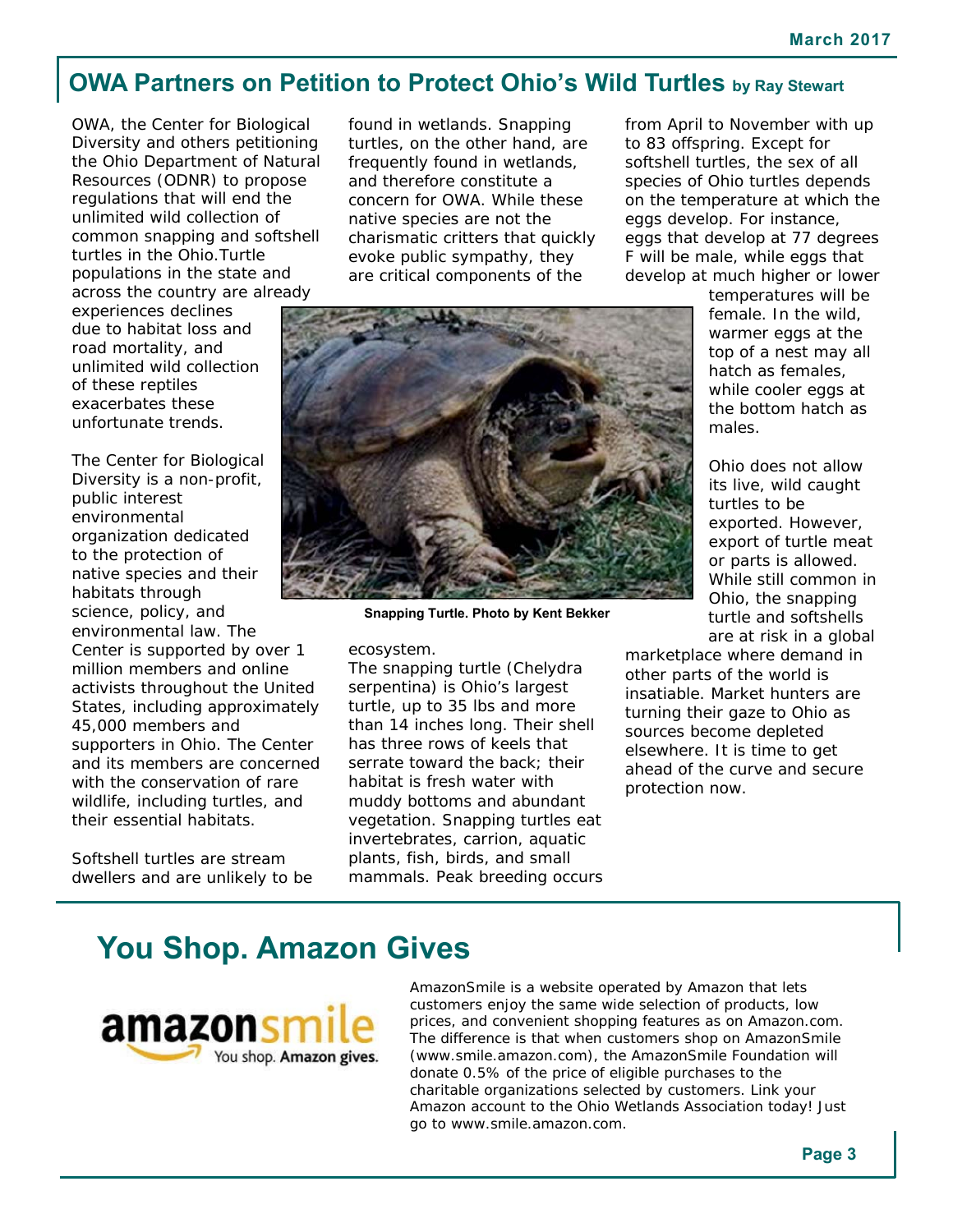## **The Value of Science by Ray Stewart**

Science, the practice of understanding our physical world through methodical observation and testing, is at risk of being demoted and neglected in terms of public policy. Science has brought us "Better living through Chemistry," "Evolution as the

Organizing Principle of Biology," Physics would provide energy "Too Cheap to Meter," and engineering that took men to the moon and brought them back home safely. In short, science – or more accurately, our ability to practice it is responsible for our success as a species. Today, however, science is all to often obfuscated with skepticism and mistrust. Conspiracy theories cast doubt on climate change, immunology, and even cosmology.

OWA is a science-based conservation organization. Our education and policy efforts are strongly science oriented with a strong emphasis on citizenscience. Wetland science reveals the nature and services of special wetland habitats, the biodiversity, hydrological connectivity and fascinating biogeochemistry that cleans the waters that pass through them. Science reveals not just the facts about wetlands, but the values that enhance our quality of life.

#### **So, what is science?**

At its essence, science is a way to satisfy our natural curiosity. It also rejects uniformed

speculation, demagogic declarations or supernatural forces. At its philosophical foundation is careful observation. Nature is the ultimate authority. Scientific methods invite others to look, listen or touch, to confirm independently that there



is a consensus of facts. Observations are coupled with reason to achieve trustworthy conclusions.

#### **So, what is reason?**

A rather simple example regarding cause and effect reasoning shows how logic works. We might think that because one thing happens and then another thing happens, that the first thing caused the next thing. Well, maybe it did and maybe it didn't. For example, the rooster crows at first light and then the sun rises. It is observed every day in rural communities around the world. But, does the rooster cause the day to begin?

Reason tells us that cause and effect is more than first and second. Intense and careful observations were required to arrive at the current model of

the solar system and that rotation of the Earth on its axis every 24 hours gives us a routine and reliable sequence of sunup and sundown. It really has no reliance on the rooster. In fact, the rooster relies on the first light of this system to wake

> and crow. So what was ostensibly a good first hypothesis, that the rooster was the cause, is flipped on its head to reveal that the rooster crowing was in response to the dawn.

The Latin phrase "post hoc ergo propter hoc" means, literally, "after this therefore because of this." The "post hoc" fallacy is committed when one assumes that because one thing occurred after another, it must have occurred as a

result of the first. Mere temporal succession, however, does not entail causal succession. This and many other thinking errors have been explored for centuries and the philosophy of logic has been incorporated into natural philosophy, now known as science.

#### **What is the method?**

This scenario illustrates many components of scientific philosophy. First, observations are made. Second, questions are asked. Third, tentative explanations arise. Then, further observations provide a more sophisticated vision of the natural phenomenon. Many observers recognize the accuracy of the facts (observations) and reach a consensus of their meaning. One of the most convincing processes in science *(Continued on page 5)*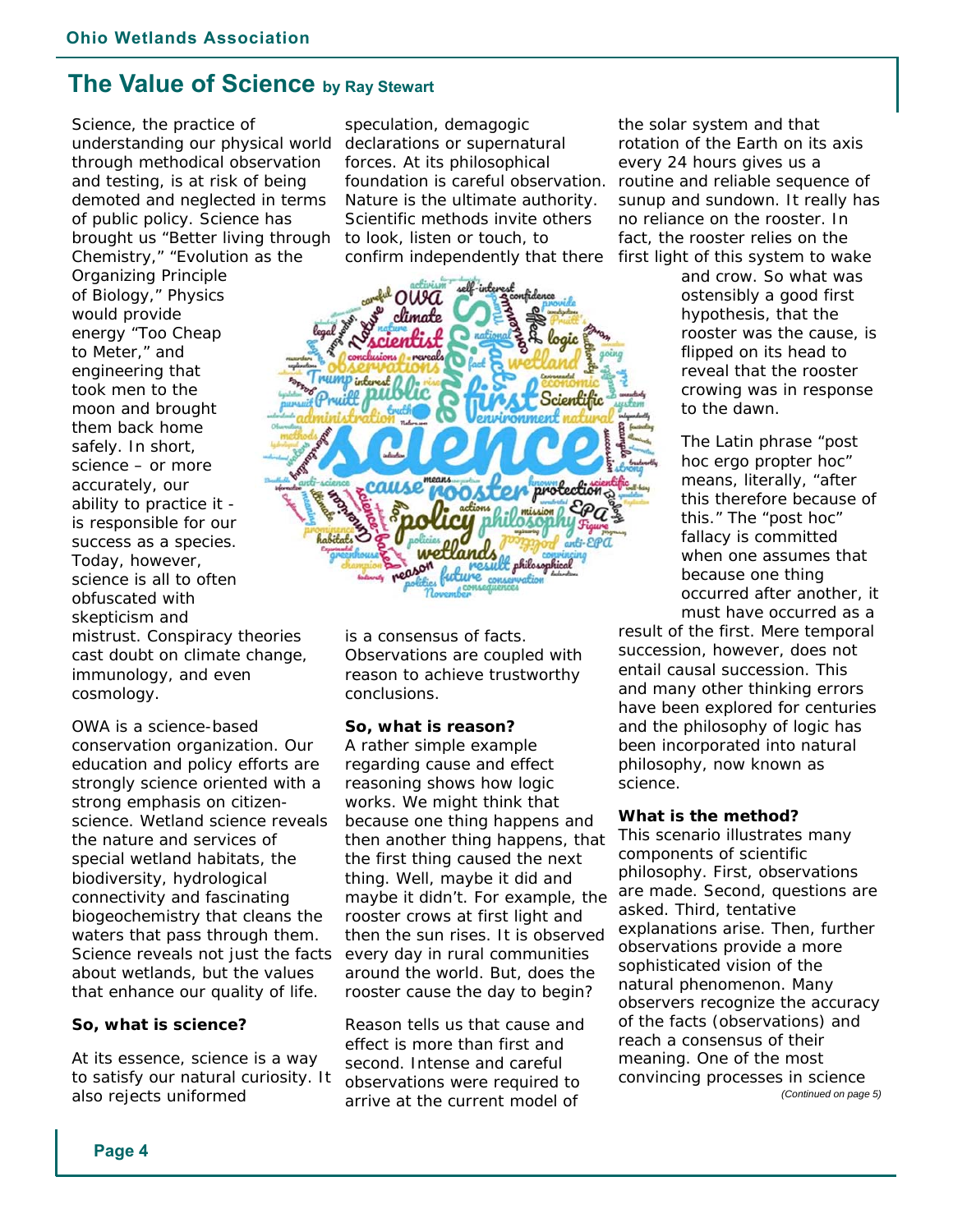## **Wetlands for Disaster Risk Reduction (Cont'd)**

*(Continued from page 2)* 

The frequency of natural disasters worldwide has more than doubled in just 35 years, driven by climate and weather related hazards like flooding, and droughts. UN Water estimates that 90% of all natural hazards are water-related. The Intergovernmental Panel on Climate Change (IPCC) predicts

even more extreme events going forward. In the Midwest and in Ohio we are already experiencing more drought, more deluges and exaggerated swings in temperature as predicted by climate scientists. In recognition of the theme of this year's World Wetland Day, "Healthy wetlands help us cope with extreme weather events" do what you can to support wetlands in your

community and across Ohio.

Ohio Wetlands Association (OWA) is dedicated to the protection, restoration and enjoyment of Ohio's wetlands and associated ecosystems through sciencebased programs, education and advocacy. For more about OWA see [www.OHwetlands.org.](http://www.OHwetlands.org) 

## **The Value of Science (Cont'd)**

*(Continued from page 4)* 

is known as peer review. Once a scientist is confident in his/her conclusion, the result is presented for others in the field to closely examine the methods and conclusions. Questions can be raised, flaws or weaknesses can be addressed. Replication of original investigations can validate or refute the previous work. Eventually a consensus might be reached after any possible problems have been resolved.

Scientific fact is not based on the status, position or power of personality that the scientist enjoys. Reality is not the result of pronouncements by Einstein or Newton. Nature, itself, is the ultimate authority, the Supreme Court of science.

This larger meaning, then, fits into a scheme of understanding including planetary science, physics, biology and ecology. When all of these systems coalesce, a high degree of confidence resembles what we hope to call 'truth.' When science is done properly, it gives us a

clear understanding of nature and the universe in which we reside. And more, it gives us confidence to predict the future. Science helps us to understand the consequences of our actions. It illuminates cause and effect.

#### **How does this involve wetlands?**

OWA is a non-partisan sciencebased advocate for wetlands. We do not endorse candidates to political office or legislation. Nevertheless, we find that our support of science-based policy in pursuit of the highest level of protection for Ohio's wetlands will sometimes put us at odds with the political establishment. We are bracing for a likely challenge to many environmental policies that we champion, because they protect our wetland resources and the health **it Really Works** bit.ly/ berkof our environment. Policies related to controlling climate change are a prime example.

The United States is the only place in the world where climate science denial is widely practiced, despite widespread agreement within the scientific community that climate change

is occurring due to humaninduced changes on our planet. Denial of the effects of greenhouse gases and the climate change that ensues is only espoused for political gain. Policy that chooses to disregard science does not bode well for wetland protection or for other waters and terrestrial habitats nationwide. Please stay informed and help OWA stand strong for conservation and wetland protection. Support the March for Science on March 22nd.

For more of the basics on science, here are several authoritative sources of information: **What Science Is —How and Why It Works** bit.ly/ sci-tyson

**Understanding Science, How**  misc

**Evolution and the Nature of Science** bit.ly/ ensi-indi

**How the Enlightenment Changed the World**  bit.ly/enl-live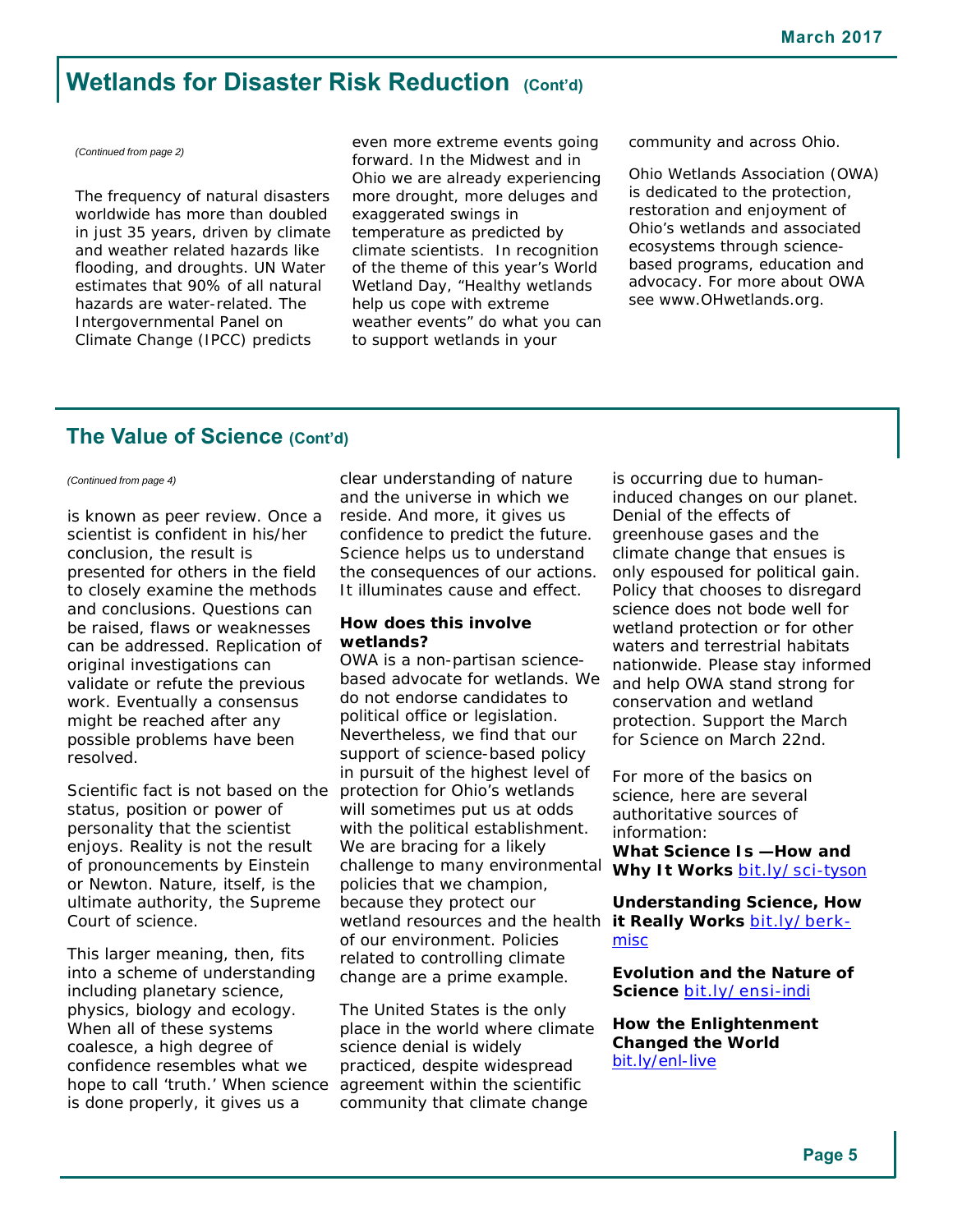## **2017 OWA Events**

#### *How Wetlands Will Save the World*

**February 28, 2017 7 p.m. – 8:30 p.m.**  Firelands Audubon Monthly Meeting

#### *Great Lakes Marsh Monitoring Volunteer Training & Recruitment - North Central*

**Saturday, March 4, 2017 10am – 3pm** 

Old Woman Creek 2514 Cleveland Road East Huron, OH Free but registration required.

#### *Great Lakes Marsh Monitoring Volunteer Training & Recruitment - Northeast*

**Saturday, March 11, 2017 Noon to 5 p.m.**  Stratton Place 26 West Main Street

Madison, OH Free but registration required.

#### *Great Lakes Marsh Monitoring Volunteer Training & Recruitment - Kent*

**Sunday, March 19, 2017 Noon to 4 p.m.**  Room 127, Cunningham Hall, Kent State University 1275 University Esplanade Kent, Ohio 44242 Free but registration required.

### *Vernal Pool Workshop, Central Ohio*

**Saturday, March 25, 2017 9 a.m. - 3:15 p.m.**  Blacklick Woods Metro Park Golf Course Banquet Room 7309 E. Livingston Ave. Reynoldsburg, OH Fee. Registration required.

*Vernal Pool Workshop Northeast Ohio*  **Saturday, April 11, 2017 9 a.m. - 4 p.m.**  Morgan Swamp Conservation Campus Rock Creek, Ohio Fee. Registration required.

*Vernal Pool Expedition at Gahanna Woods State Nature Preserve*  **Saturday, May 13, 2017 10 a.m. to noon** 

*Vernal Pool Expedition at Tupelo Bottoms, Ashland County Park District*  **Sunday, May 21, 2017 1 p.m. to 4 p.m.** 

**Date TBA**  *Annual Science Summit* 

#### *Visit our table at:*

*Wildlife Diversity Conference*  **March 7, 2017** 

*Columbus, Ohio* 

*Botanical Conference*  **March 24, 2017**  *Columbus, Ohio* 

**Event details and registration can be found at [www.OHwetlands.org](http://www.OHwetlands.org)** 



# **Ohio's Hidden Wonders**

## **A Guide to the Animals and Plants of Vernal Pools**

## *Fourth Edition now available!*

#### **\$25 donation online, plus shipping**

#### **Makes a wonderful gift!**

The purchase of this book helps us to further our mission of protecting Ohio's wetlands.

**Page 6**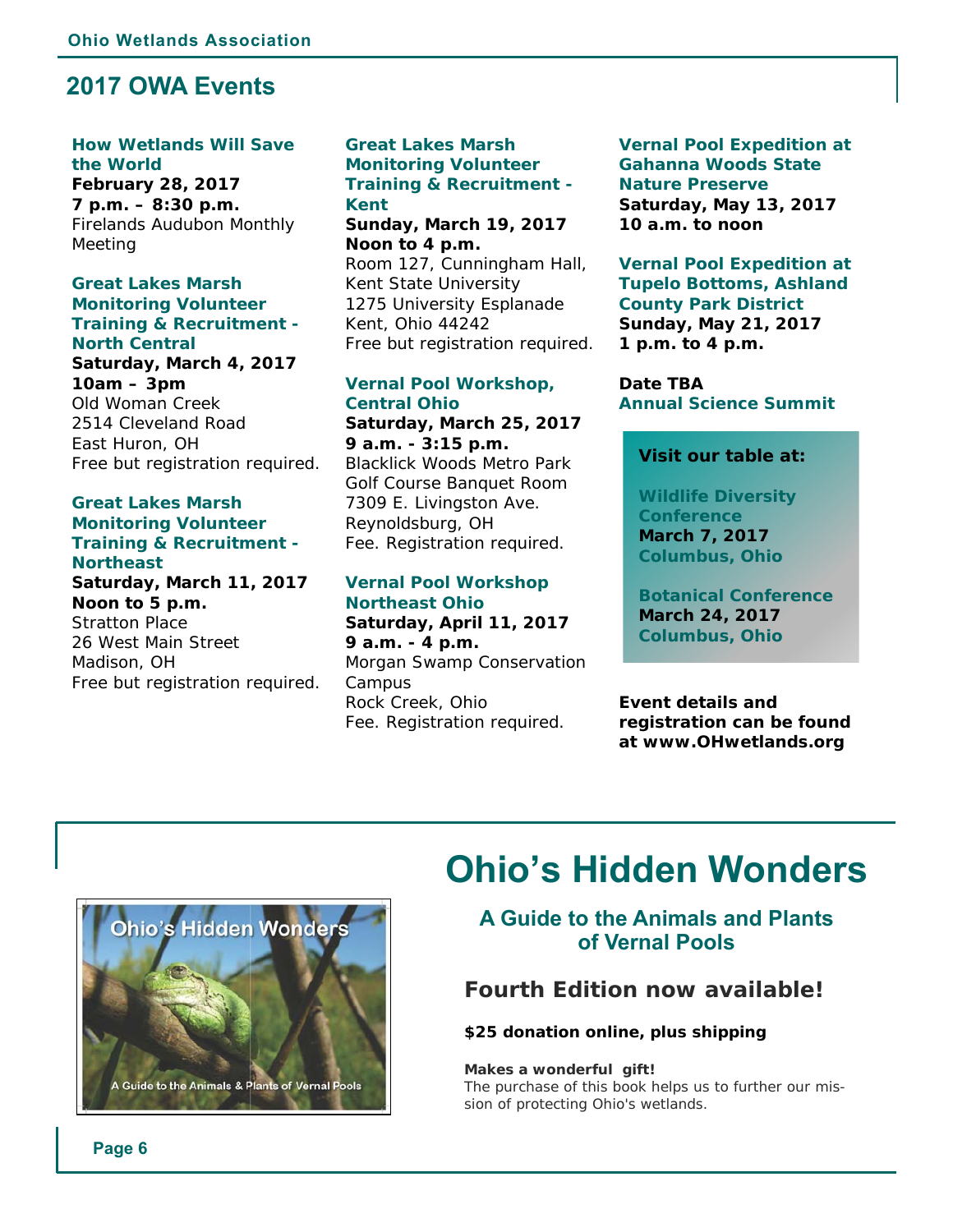# **Give us Your Best Wetlands Shot!**

*Give Us Your Best Wetlands Shot!* is the Ohio Wetlands Association's 2017 photo contest that celebrates the joy of wetlands through photography. Subjects will include the flora, fauna and variety of landscapes within Ohio's diverse wetlands. The contest runs from February 2, 2017 (World Wetlands Day) to September 15, 2017 and features six entry categories.

#### **Contest Rules**

An official online entry form must be completed for each photograph submitted. Photographers may submit no more than one photo from each category for a **TOTAL OF UP TO SIX PHOTOS** per photographer. The online photo submission form is available at [www.OHwetlands.org/photo-contest.html](http://www.OHwetlands.org/photo-contest.html) 

All photos must be taken within an Ohio wetland between February 2, 2017 and September 15, 2017. All subjects should be typically found in wetlands.

The contest is open to all photographers, except for contest judges and their families. OWA reserves the right to verify entrant eligibility.



identifiable. Entrants agree to allow OWA to publish any submitted photograph in its newsletter, website, publications or other materials to help support OWA's mission to promote and protect Ohio's wetlands.

Photo Contest details are posted at: [http://](http://www.ohwetlands.org/photo-contest.html) [www.ohwetlands.org/photo-contest.html.](http://www.ohwetlands.org/photo-contest.html) 

**Ansel Adams Ansel Adams Ansel Adams** 

**SUBMISSION DATES:** 

**Feb 2nd - Sep 15th** 

**Photographers may submit one photo in**  each of these six categores:

> 1. **Wetland landscapes including marshes, wet meadows, wet prairies, swamps, bogs, fens, and vernal pools:** Incredible landscapes.

2. **Herpetology - Frogs, toads, salamanders, snakes, and turtles:** Capture the experience of these amphibians and

reptiles in their wetland homes.

3. **Flora - wetland plants, including forbs, graminoids, shrubs, and trees:** Share your best photos of Ohio's native wetland plants, shrubs, or trees. 4. **Dragonflies and Damselflies and Spiders:** Spend a day in a wetland and get close to these multi-legged creatures.

5. **Aquatic Macroinvertebrates:** This may require some underwater or microscopic photography!

6. **Birds:** Must be a species more likely to be found in wetlands than other habitats.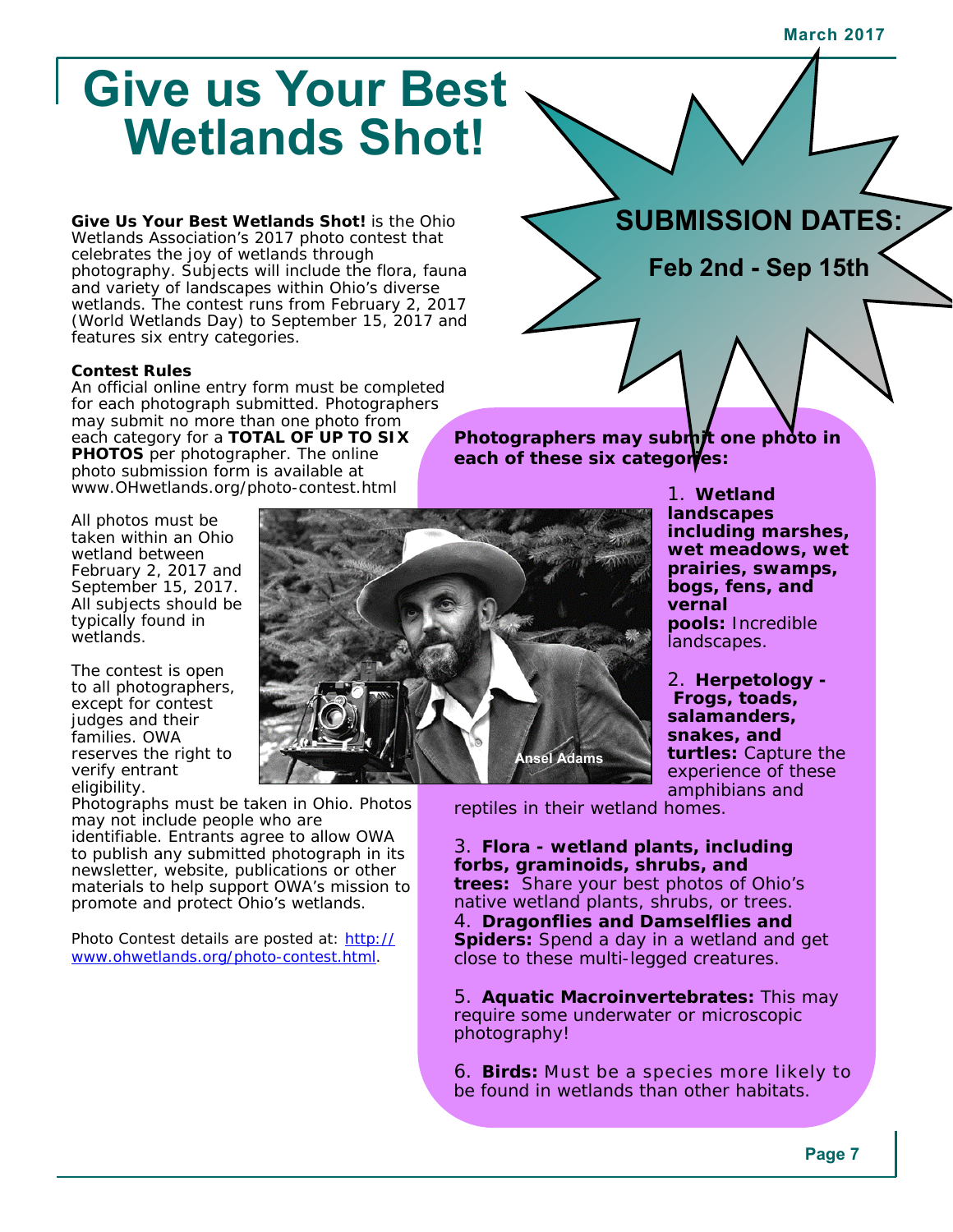### **Conservation Partners Permanently Preserve Nearly 1,500 Contiguous Acres in Ashtabula, Trumbull Counties by Alex Czayka, WLRC**

After more than ten years of concerted efforts involving numerous stakeholders, Western Reserve Land Conservancy has permanently preserved 1,477 contiguous acres in Orwell Township in Ashtabula County and Bloomfield Township in Trumbull County.

Referred to collectively as Sugar Island Preserve, the conservation complex includes the historic Grand Valley Ranch and Greg Cahlik Preserve. Sugar Island Preserve is located in a key wetland conservation corridor one mile north of the Ohio Division of Wildlife's 9,000-acre Mosquito Creek Wildlife Area and five miles from the 7,400-acre Grand River Wildlife Area.

"In keeping with the Land Conservancy's goal to create webs of strategically connected natural and agricultural land throughout the region, this project is an impactful acquisition that furthers both natural area conservation and farmland preservation efforts," explained Brett Rodstrom, vice president of eastern field operations for the Land Conservancy.

Sugar Island Preserve is comprised of over 1,100 acres of diverse habitat for fish and wildlife including various successional stages of hardwood forest, wetlands, vernal pools, and old field habitat. The protection of these natural habitats provides shelter, food, and nesting areas for birds, fish, small and large mammals, and other wildlife. At least 20 plant and animal species listed by the State of Ohio as threatened or endangered have been documented on the property including the Northern Harrier, Sandhill Crane, American Bittern and Fireweed.

The protection of these natural habitats also improves water quality and the overall health of regional aquatic systems. Wise management of vegetated and forested buffers along the property's many tributaries will help control run-off, prevent erosion, and mitigate flooding to downstream communities such as the Villages of Roaming Shores and Rock Creek. In addition, a significant aquifer on the property is recharged by expansive wetlands on site. This is critically important as the Village of Orwell supplies its community with water wells from to other non-agricultural uses. an adjacent property downstream of Sugar Island Preserve.

Additionally, the Land Conservancy is engaging in one of the largest wetland restorations in Northeast Ohio on the property. The project will restore more than 200 acres of wetlands and redirect nearly three miles of Snyder Ditch to a flowing wetland complex with expansive floodplain connectivity. Snyder Ditch was originally constructed to drain a large portion of the historic 'Bloomfield Swamp' in 1913 for farming purposes. Today, Snyder Ditch flows north from Mosquito Creek Wildlife Area through the Grand Valley Ranch property and into Rock Creek before joining the Grand River just west of the Village of Rock Creek. Returning the ditch and much of the bordering agricultural land to wetland will reduce sediment and nutrient discharge into Lake Roaming Rock in the Village of Roaming Shores.

"Still, agriculture remains an important part of the local community and rural economy in this visionary project a reality." northern Trumbull County,"



**Western Reserve Land Conservancy** 

land - people - community

noted Alex Czayka, eastern field director for the Land Conservancy, "the Land Conservancy was fortunate to find a local, private partner that helped ensure that prime nearby farmland was preserved." W.I. Miller and Sons voluntarily protected 300 acres of farmland adjacent to the Sugar Island Preserve with a donated agricultural easement held by the Land Conservancy. The easement prevents the prime farmland from being converted

The vision for Sugar Island Preserve was made a reality through essential partnerships with Bloomfield Township, Orwell Township, Ashtabula County, Trumbull County, The Cleveland Museum of Natural History, Ducks Unlimited, ODNR - Division of Wildlife, Ohio EPA, Ohio Public Works Commission, US Fish & Wildlife Service and W.I. Miller & Sons Farm. Moreover, the Land Conservancy and its partners secured upwards of \$5 million in conservation and restoration funding for the 1,100 -acre natural areas portion of the property from the Clean Ohio Fund, North American Wetlands Conservation Act (NAWCA), Great Lakes Restoration Initiative (GLRI) and the Ohio EPA's Water Resource Restoration Sponsor Program.

"The conservation and restoration of Sugar Island Preserve would *never* have happened without the help of the local communities and our amazing partners," Czayka emphasized. "We sincerely thank those that collaborated to make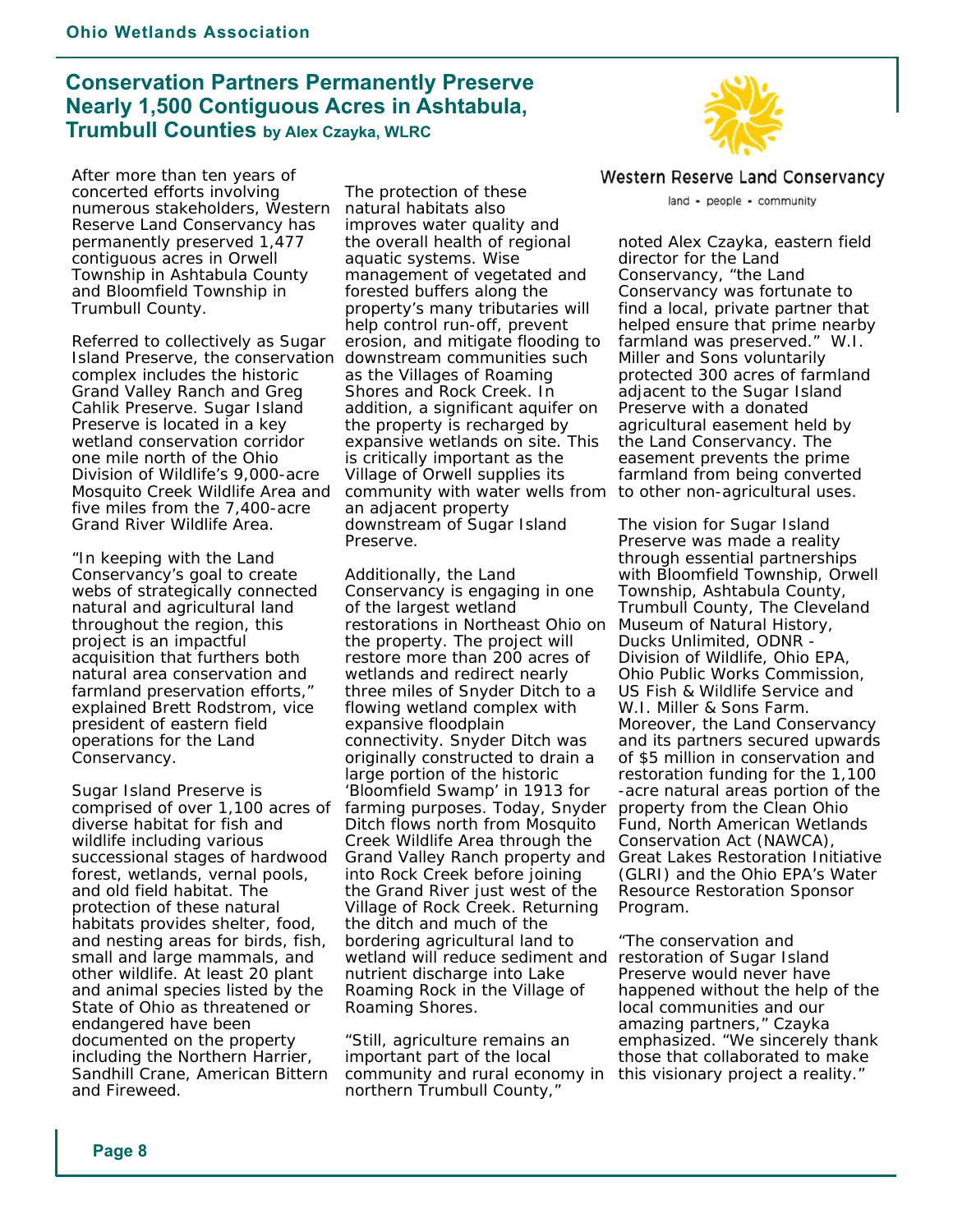## **Wetland Loss and Drainage History**

Compiled from <http://www.libraryindex.com/pages/332/Wetlands.html>

Until well into the twentieth century, wetlands were considered nature's failure, a waste in nature's economy. For this reason, people sought to increase the usefulness of these areas. In the agricultural economy of that time, land unable to produce crops or

timber was considered worthless. Many Americans began to think of draining these lands, an undertaking needing government funds and resources.

In the nineteenth century, state after state passed laws to facilitate drainage of wetlands by the formation of drainage-districts and statutes. When a

number of landowners in an area petitioned for a drainage project, a hearing was held. A district encompassing the area affected could be created with the power to issue bonds, drain the area, and bill the landholders—petitioners and opponents alike. Coupled with an agricultural boom and technological improvements, reclamation projects multiplied in the late nineteenth and early twentieth centuries. The farmland under drainage doubled between 1905 and 1910 and again between 1910 and 1920.

#### **Early Conservationists**

The earliest effective resistance came from hunters, sportsmen, and naturalist lobbies. Organizations such as the Izaak Walton League, the Audubon Society, and the American Game Protective Association deplored the destruction by

drainage of wildlife habitats and began to press for protection of wetlands. These early conservation efforts met chilly receptions both from the public and the courts. A growing number of Americans, however, were beginning to sympathize with conservationists. Drainage projects were often



**Cracked mud that remains after wetland is drained.** 

disappointing—soils had proven to be poorer than expected, and the costs were generally greater than expected.

#### **Reclamation's Failures**

Lower Klamath Lake, in Northern California, became a striking example of reclamation's potential for creating wastelands far more desolate than those they replaced. The lake, a shallow sheet of water fringed by marshes, had been set aside by Theodore Roosevelt in 1908 as a waterfowl sanctuary. In 1917, the water inflow was cut off. The lakebed dried up and became prey to dust storms. The peat in the marsh bottom caught fire. Rather than being a reclaimed area of extraordinary fertility, the former wetlands became an ecological travesty. Time helped to reverse the damage, but as of 2002 less than 25% of the historic wetland basin remained. In spite of this, the basin continues to support tremendous bird life on a smaller scale.

Similarly, for many years Florida sought to drain the Everglades, a vast wetland region covering much of the southern part of the state. Efforts there resulted in lands prone to flooding and peat fires. Peat fires are particularly dangerous because they burn

underground and can flare up without warning long distances from where they were originally ignited. Costs escalated, and the drainage district went broke. Across the nation, the gap between the cost and the value of reclaimed land widened even more. The agricultural depression, beginning in the 1920s, increased the growing

skepticism as to the value of reclamation.

#### **Tide Turns for Wetlands**

Since the early 1970s, conservationists have turned to the courts to challenge reclamation projects and protect wetlands. If drainage once seemed to improve the look of the land, today it is more likely to be seen as degrading it. Wetlands turned out not to be wastelands, but systems efficient in harnessing the sun's rays to feed the food chain, and important in the global cycle of water, nitrogen, carbon, and sulfur. A number of studies have shown that the value of wetlands for flood protection is far greater than their potential value for agriculture.

#### **No Net Loss**

As the drainage movement once found support in state laws and federal policies, so did the preservation movement. In

*(Continued on page 11)*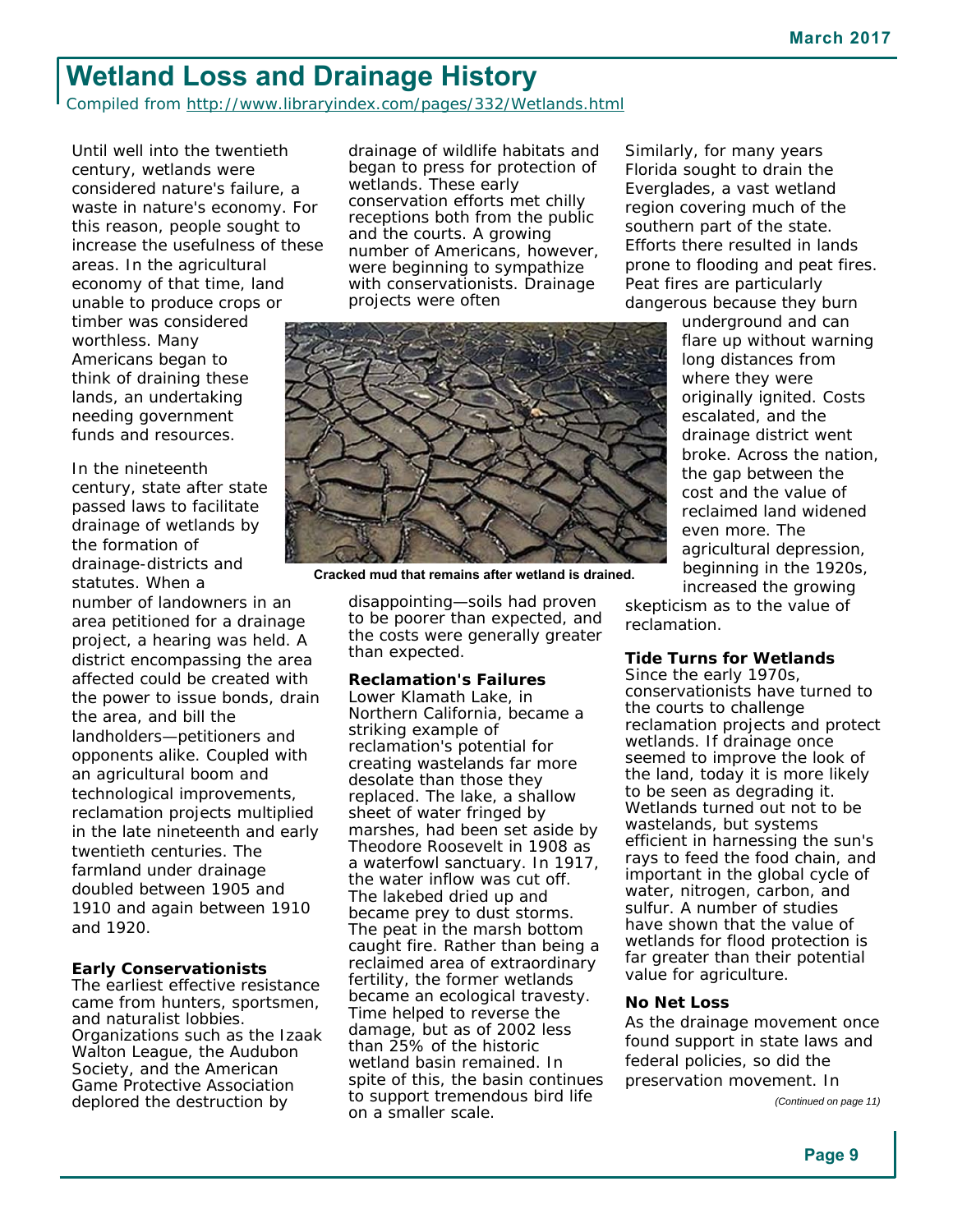## **Another Plant to Thrill: Marsh Marigold (***Caltha palustris***) By Mark Dilley**

Editor's Note: Board Member Mark Cowslip (as well as Cowflock, Dilley delivered a presentation at the 2016 Flora Quest conference with the title "Wetland Plants: Twenty to thrill, five to kill." He will be sharing details of select plants from this talk in a series of articles for the OWA newsletter.

A member of the Family Ranunculaceae (Buttercup Family), Marsh Marigold brings early season brilliance to forested wetland seeps and fens. A large population of this plant can be seen brightening the soggy understory of Cedar Bog (actually a fen) in Urbana, usually in mid -April. It often grows in areas with another "thriller" plant, Skunk Cabbage, which also occurs in groundwater

-influenced wetlands. Both are obligate wetland plants that cannot When the follicles open, they form persist without regularly-saturated soils. Perhaps because of its preference for growing in hillside seep areas that might prove a challenge to bovine wanderers, the plant also has a common name of

Kingcup and, in the UK, the Mollyblob!).

Marsh marigold, as this author prefers to call it, is pollinated by hoverflies and some beetles, and its seed dispersal mechanism is



**Marsh Marigold** 

water dependent (hydrochory). a "splash cup." When a raindrop hits one at the right angle, the walls are shaped such that the seeds are expelled and can then travel with the water flow to settle and germinate in new locations.

Early spring greens are reportedly edible when cooked. The preparation instructions are to cover the young leaves with 2-3 changes of boiling water until barely tender; cut into bite-sized pieces, salt lightly, and cover with

> butter and some vinegar. Sounds delicious, right? Since I'm not one to dispense advice on plants to eat, my usual response when asked if a plant may be consumed is "You can eat anything…ONCE." The juices of this plant can cause blistering or inflammation on skin or mucous membranes on contact, and can result in gastric illness if ingested. The leaves are toxic, but only in large quantities. Symptoms include burning of the throat, vomiting, bloody diarrhea, dizziness, fainting, and convulsions.

Given these risks and its stunning beauty, I think the sustenance I derive from this plant will be of a more spiritual than physical nature. This would be my recommendation to our readers, as well!

#### *Spring Pools*

*These pools that, though in forests, still reflect The total sky almost without defect, And like the flowers beside them, chill and shiver, Will like the flowers beside them soon be gone, And yet not out by any brook or river, But up by roots to bring dark foliage on. The trees that have it in their pent-up buds To darken nature and be summer woods--- Let them think twice before they use their powers To blot out and drink up and sweep away These flowery waters and these watery flowers From snow that melted only yesterday.*  ~ Robert Frost

**Vernal pool in Gahanna Woods State Nature Preserve.**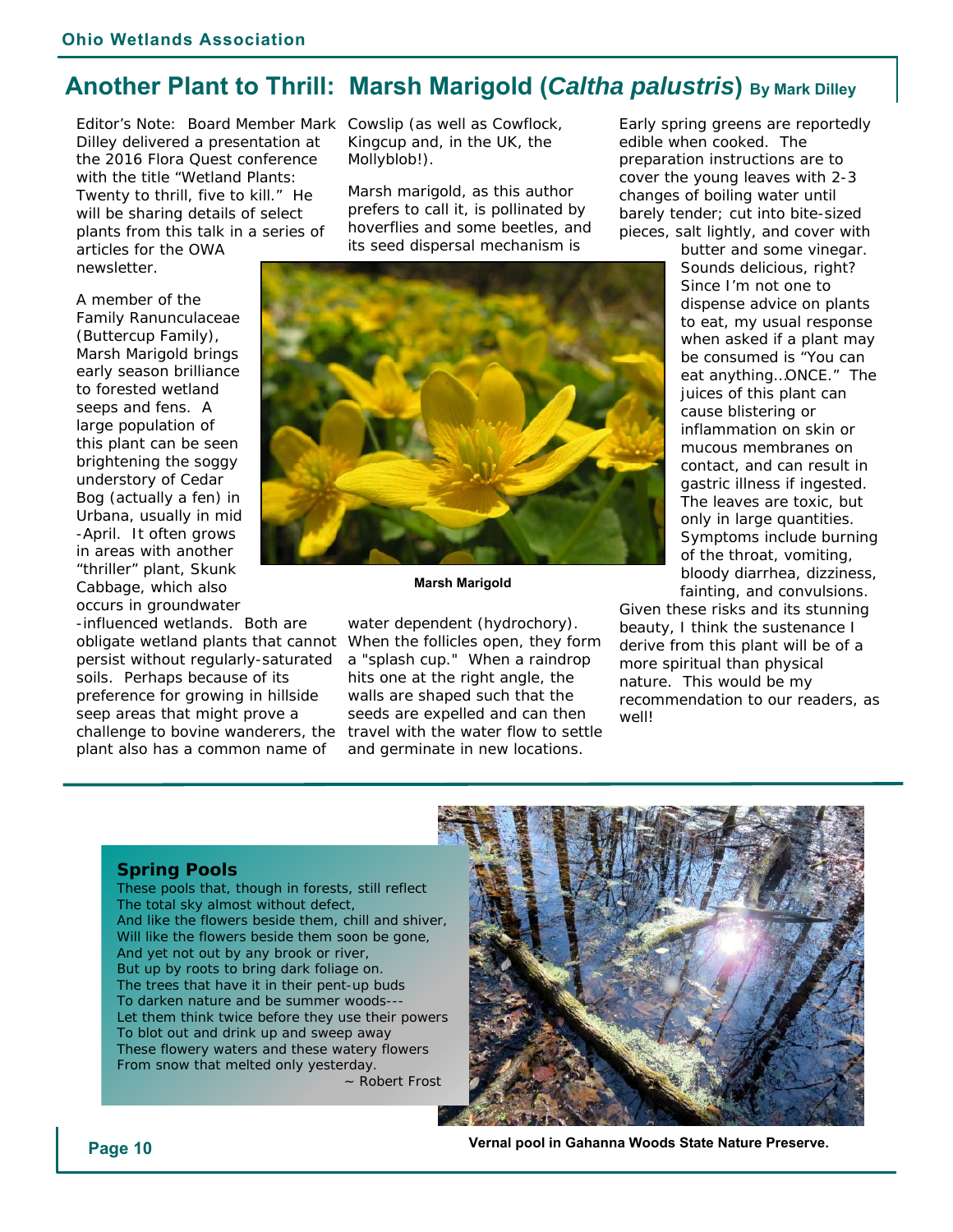## **Wetland Loss and Drainage History (Cont'd)**

1977, President Jimmy Carter issued an executive order instructing federal agencies to minimize damage to wetlands. In 1989 the EPA adopted a goal of "no net loss" of wetlands, meaning that where a wetland is developed for other uses, the developer must create a wetland elsewhere to maintain an

overall constant amount of wetland acreage.

#### **Compensatory Mitigation**

A major part of the no net loss

policy is the practice of compensatory mitigation. Mitigation requires that a party who alters or destroys a wetland area must offset that loss by restoring, creating, or enhancing wetlands elsewhere. For example, a builder can be permitted to construct a highway that will disrupt a wetland if the builder will construct or restore a wetland elsewhere. The

premise of mitigation is that the same amount or more wetlands will be created or restored without unnecessarily slowing down economic growth.

The U.S. Army Corps of Engineers determines the number of credits required to obtain the permit needed to develop wetland areas. The



**Wetlands valued for flood protection.** 

lowest ratio the Corps seeks is one to 1.5 acres—this means that for every wetland acre the person is destroying or harming,

This is particularly advantageous to the small property owner who seeks to build only one or two structures. The person purchases "credits" in the bank and transfers full responsibility to an agency or environmental organization that runs the bank. Environmental professionals design, construct, and maintain a specific natural area using these funds. Several states use

mitigation banking.

Critics contend that new or improved wetlands may not provide the same value over the



**A high quality wetland.** 

the person must assume the cost of restoring 1.5 acres of wetlands. Ratios can be as high as 3:1 for impacts to high quality forested wetlands.

Mitigation banking, a variation of compensatory mitigation, allows people who build on wetlands to pay to a "bank" to enhance another wetland area.

same span of time and dislike mitigation because it presumes that wetlands destruction at certain sites is acceptable. Many mitigation projects have not worked well because permittees fail to keep their mitigation agreements, it is difficult to mimic natural systems, and even where it is done properly, a wetland can take as long as thirty years to mature. In the

intervening years, however, since the mitigation policy went into effect, the science of wetland creation and restoration has made significant advances, so that the number of sites with successful wetland mitigation is growing.